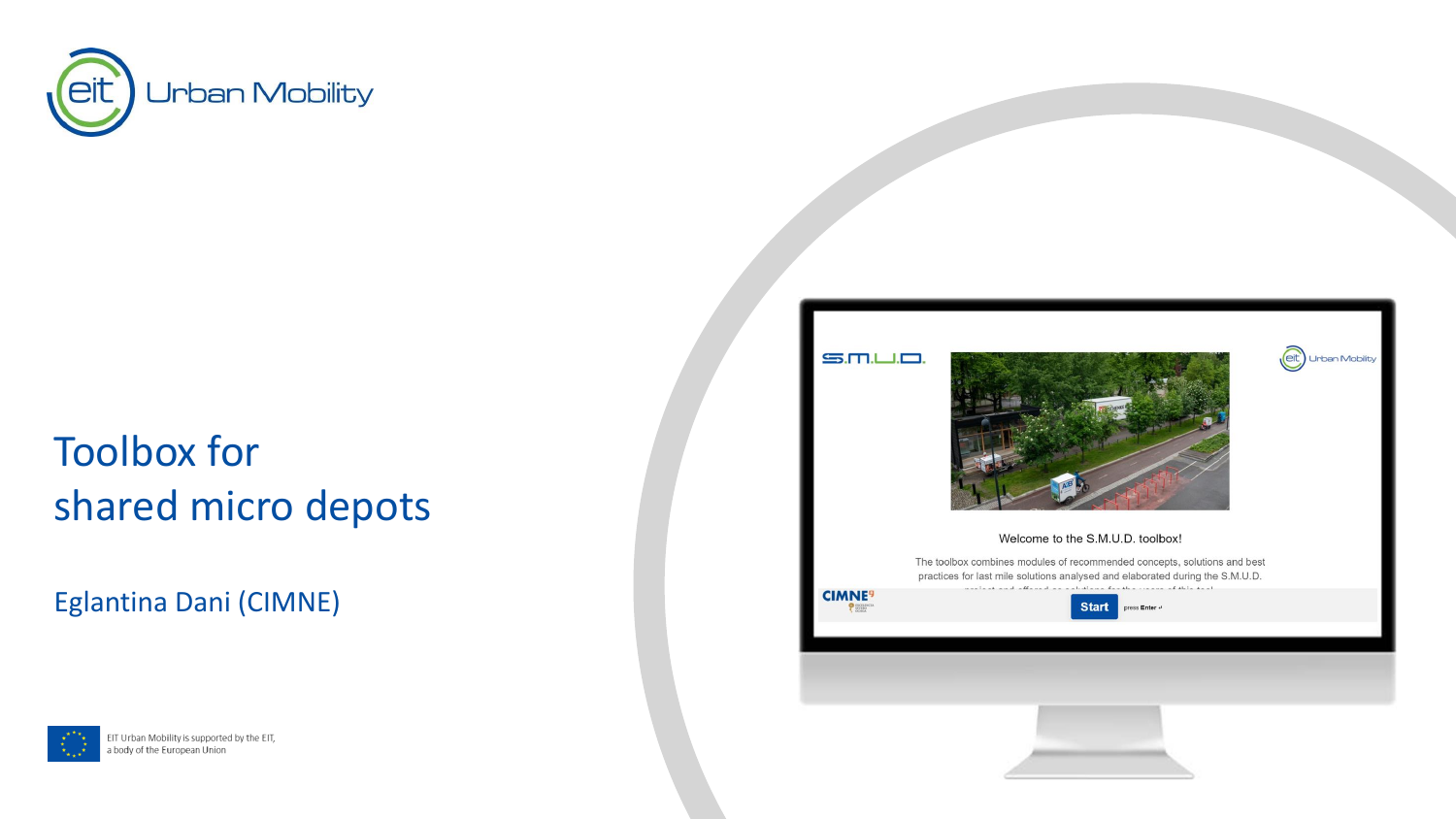### Toolbox for shared micro depots

eit



 $S.M.L.D$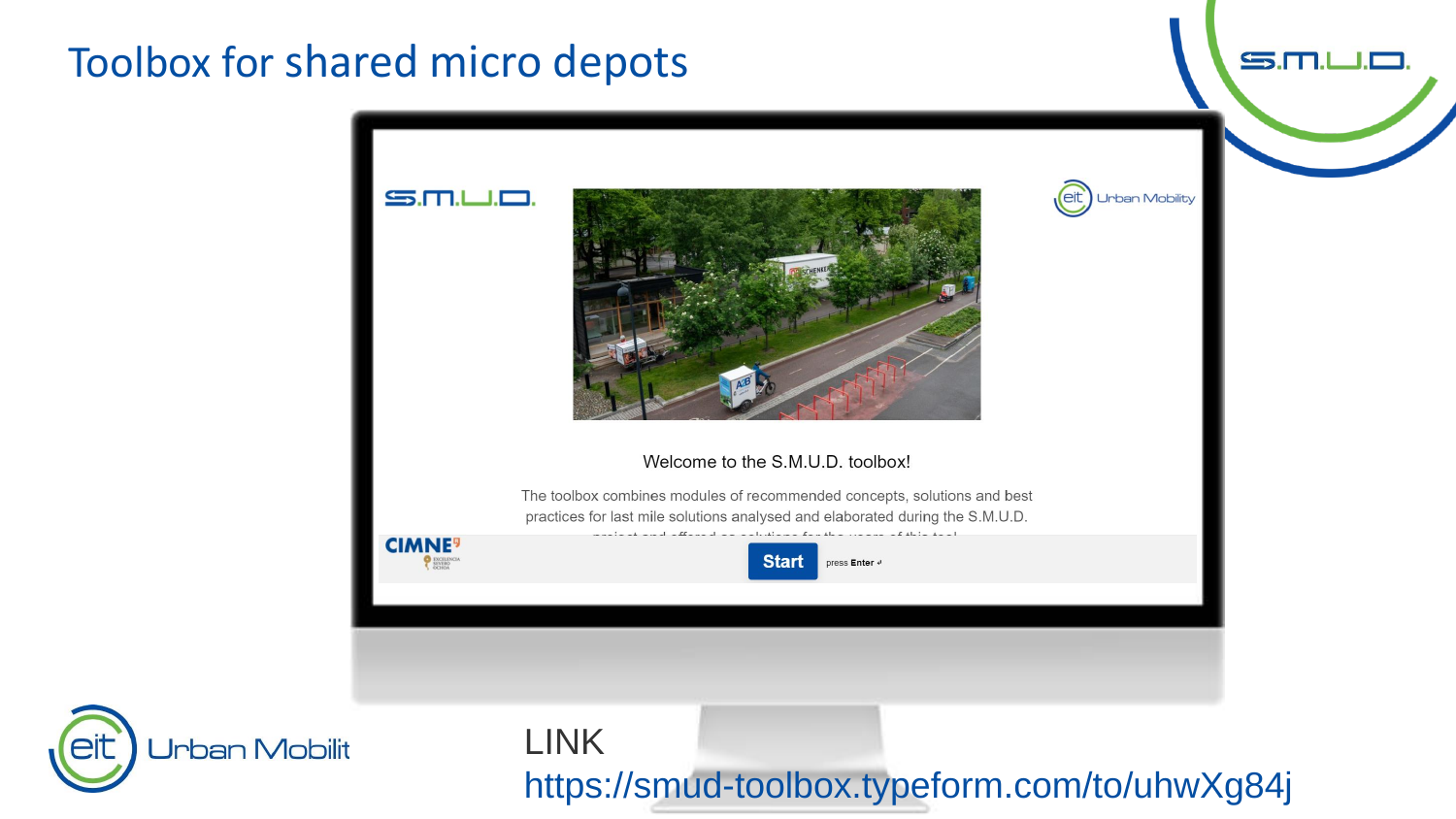#### Module 1 – Context Area



#### Main considerations:

- Cargo bike
- **Micro Urban Consolidation**

 $\mathbf{S}$ .M

- Center (mUCC)
- Smart Point
- mUCC+ Smart Point

Context area information

- Location for implementation
- Types of vehicles
- Positioning of the location in the city
- Characteristics of the surrounding roads



Francesc Gasparin (francesc.gasparin@upc.edu) Eglantina Dani (eglantina.dani@upc.edu)

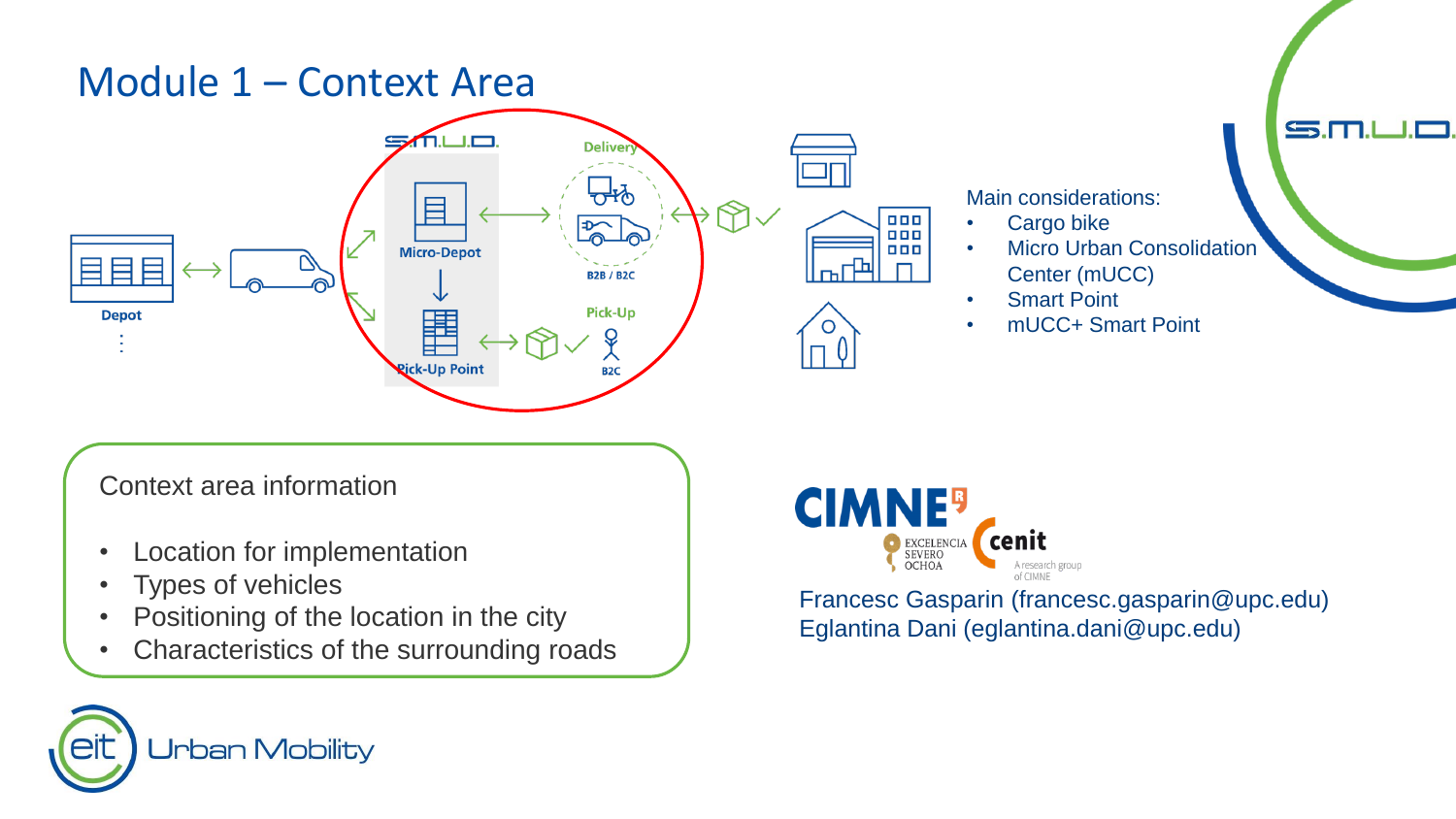## Module 2

## Module 3

Location Planning information

- Number of MDs
- Range of population
- Number of MD locations

Fraunhofer IMI.

Konstantin Horstmann (Konstantin.Horstmann@iml.fraunhofer.de)

**Jrban Mobility** 

#### Design information

- $\mathbf{I}$ • Size of the space available
- Position of vehicle
- Drive through zone

#### **Gateways**

Marten Wassmann (mwassmann@gateways.amsterdam) Aafke de Bode (adebode@gateways.amsterdam)

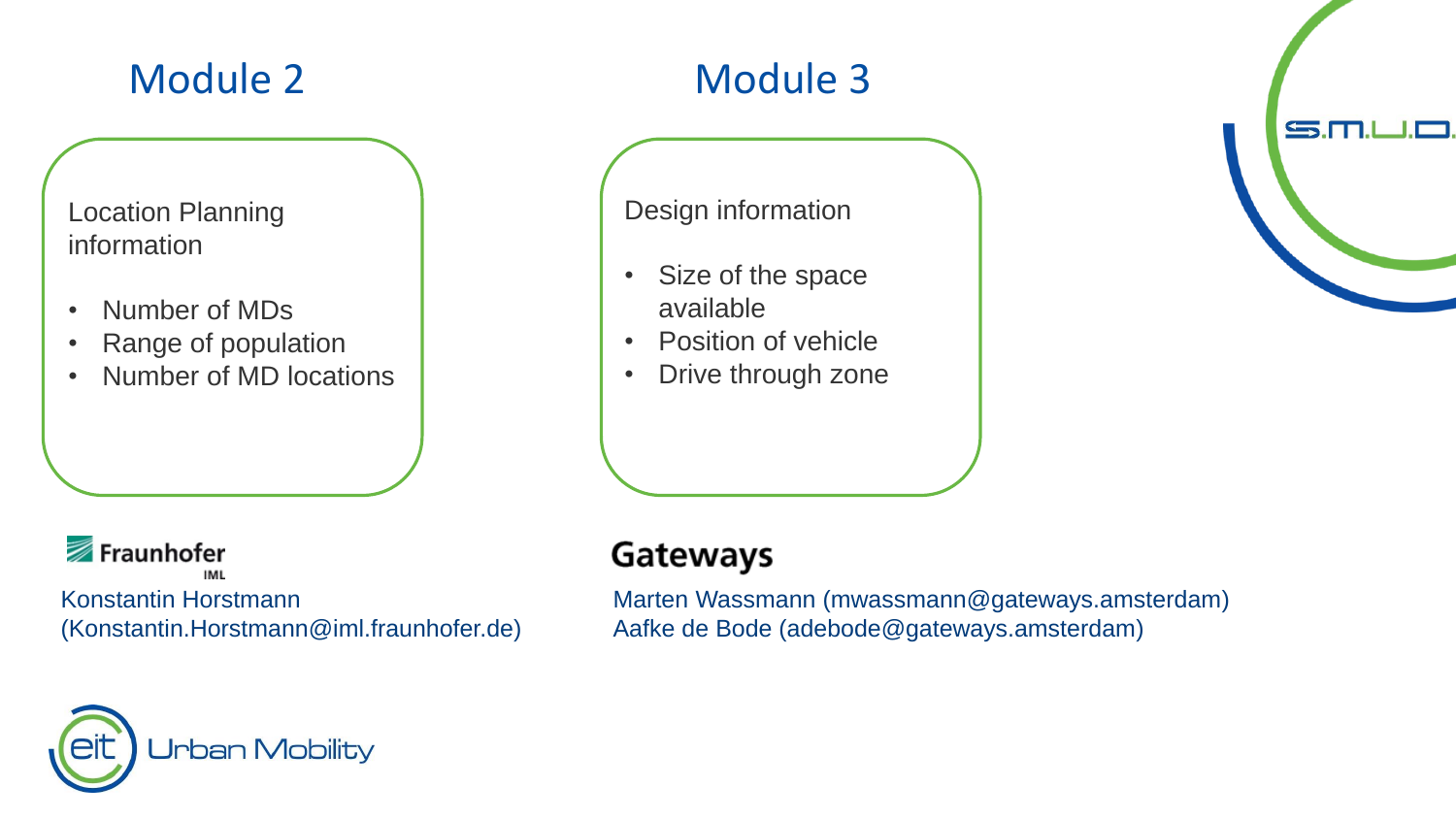#### Module 4 – Business Model

The standard auxiliary business models

- Standard auxiliary business model
- Enhanced auxiliary business model

# **TECHNION**

Guidebook on possible auxiliary business models (Technion) Yale Herer (yale@technion.ac.il) Leonardo Nudelman-Rosenberg (leonardo@campus.technion.ac.il )



Relevant details of the business models

- Needs
- Requirements
- Limitations
- Regulation

Business model canvas

- Customer interface
- Product
- Infrastructure Management
- Financial Aspect

**CIMNE<sup>9</sup>** Handbook on the business models (CIMNE) Francesc Gasparin (francesc.gasparin@upc.edu) Eglantina Dani (eglantina.dani@upc.edu